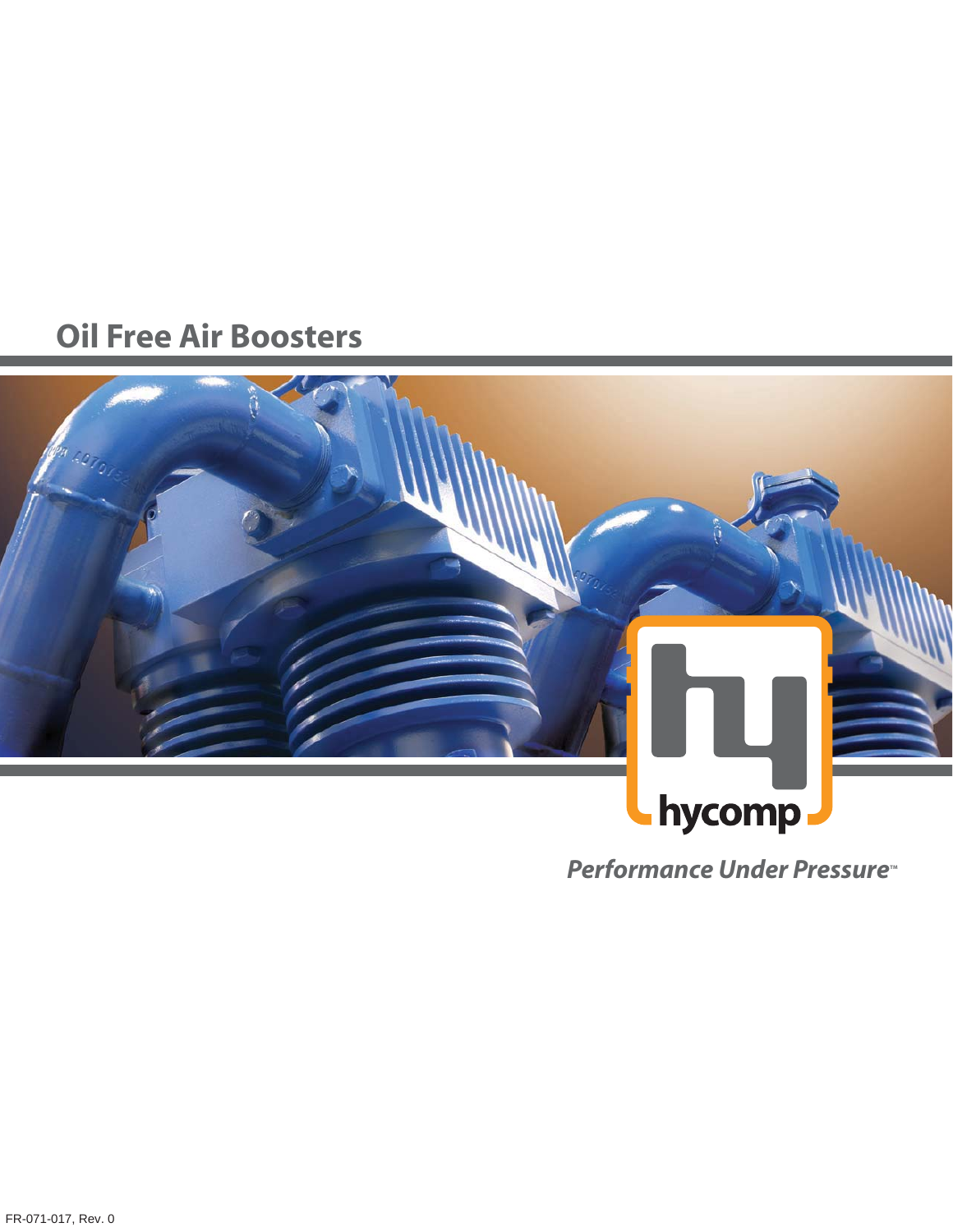# *Trust... it's what we build*

#### **Who is Hycomp?**

**Hycomp has been earning our customers' trust and respect since 1969 by manufacturing quality oil free air and gas compressors, while providing unparalleled engineering and service expertise.** 

**We begin by acknowledging that every application, and therefore every customer, has unique requirements. With this open mind set we investigate the details of your application, allowing us to solve problems before they occur. Trust Hycomp to understand your needs and provide you with a reliable solution.**



*Building Trust... Since 1969*

### **Have Your Engineer Talk To Our Engineer**



Hycomp engineers get involved from inquiry through installation to ensure the booster system provided is an exact match to your application. We follow an Engineer-to-Engineer (E2E) process as we work through the specifics of each application and as we design your system.

### **Endless Tech Support**

Need technical guidance? Unlimited tech support is included at no additional charge with every Hycomp compressor. There are no annual tech subscription fees, just Hycomp technicians that are available to assist you 24 hours a day.

### **Large Design - Small Booster**

Hycomp utilizes heavy duty construction that incorporates the benefits of larger designs into our compressors and boosters. We manufacture compressors that provide longevity and continuous oil free service by taking advantage of cast iron cylinders/heads, pressure oil lubricated crankcases, thick PTFE based piston rings and radial tangent packings.

### **Made In The USA & Fully Stocked**

Every compressor we build is manufactured at our plant in Utah. Replacement parts are stocked on our shelves and available for next day delivery.



### **Less Horsepower More Pressure**

**It takes more power to begin compression from ambient air. For example: when you are compressing air from 0 psig to 600 psig the compression ratio is 41.8. However, when compressing air from 100 psig to 600 psig the compression ratio is 5.4. A smaller compression ratio equates to smaller equipment and lower operating costs.**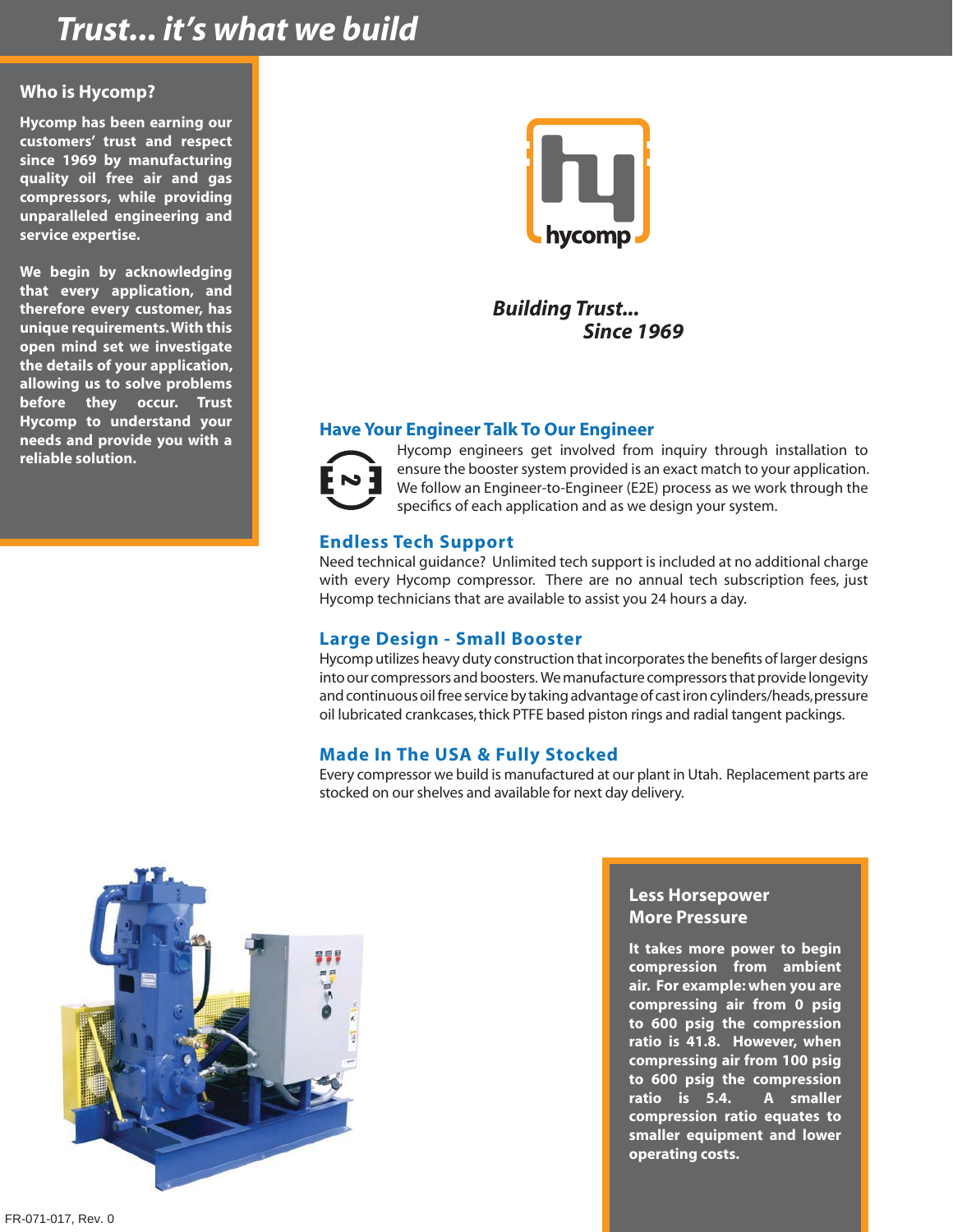

#### **Why Use an Air Booster?**

Standard compressed air systems in industrial facilities are typically designed for pressures of 80 to 130 psig. When higher pressures are required it is very effective to use a portion of your plant air and apply an air booster to obtain the desired pressure. Other methods of acquiring higher pressure air such as stand-alone air compressors, air amplifiers and increasing the pressure of the entire plant are more costly and less efficient.

### **Simple Is Better**

All you need is electricity and low pressure air. Air boosters take air from your existing network and compress it to a higher pressure. Think of an air booster as a second or third stage to your existing air compressor.

#### **No Air Loss**

What you put in is what you get out. Unlike pneumatically driven air amplifiers that use up to 60% of your air flow to power the machine, our air boosters are electrically driven.

#### **Size Does Matter**

Sometimes smaller is better. Hycomp air boosters are physically smaller and use less horsepower than traditional stand-alone air compressors. A smaller machine makes your system less expensive to purchase, install, operate and maintain.



Hycomp Air Booster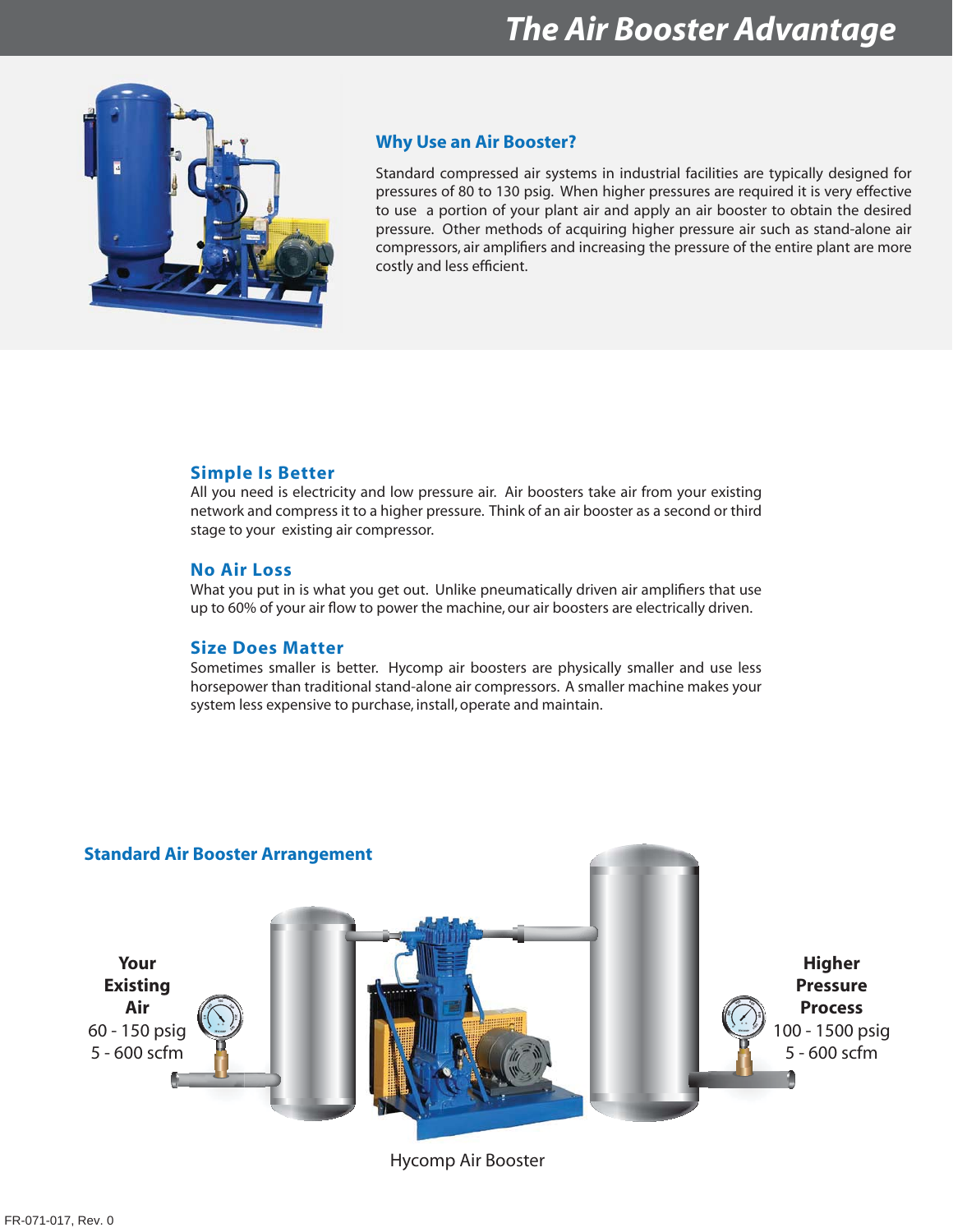# *Inside A Hycomp Oil Free Air Booster*



# **Cast Iron & Steel Construction 1**

Our major castings are iron or steel. Unlike aluminum, these materials hold their shape and don't warp at elevated temperatures. They provide additional vibration dampening and allow Hycomp boosters to operate for years without major component replacement.

# **Plenum Intake 2**

Our unique "Plenum Intake" design receives air below the compression cylinder through the plenum chamber. This innovative style of intake and compression provides three major benefits:

- Cooling effect on rings and packings
- Balanced piston rod loads
- Internal air reservoir

# **Oil Isolation 3**

Our distance piece and piston rod oil scrapers keep the oil isolated to the crosshead cylinder and crankcase and away from your compression. Oil scrapers remove oil from the piston rod while the open distance piece protects against oil vapor entering the air stream.

#### **Pressure Oil Lubricated 4**

Our crankcase is pressurized to provide generous lubrication to all moving parts. Unlike splash lubrication that spreads oil sporadically, the oil in our crankcase is liberally delivered with pinpoint accuracy. The Hycomp oil lubricated bottom end decreases running temperatures, allows for higher discharge pressures and provides longevity.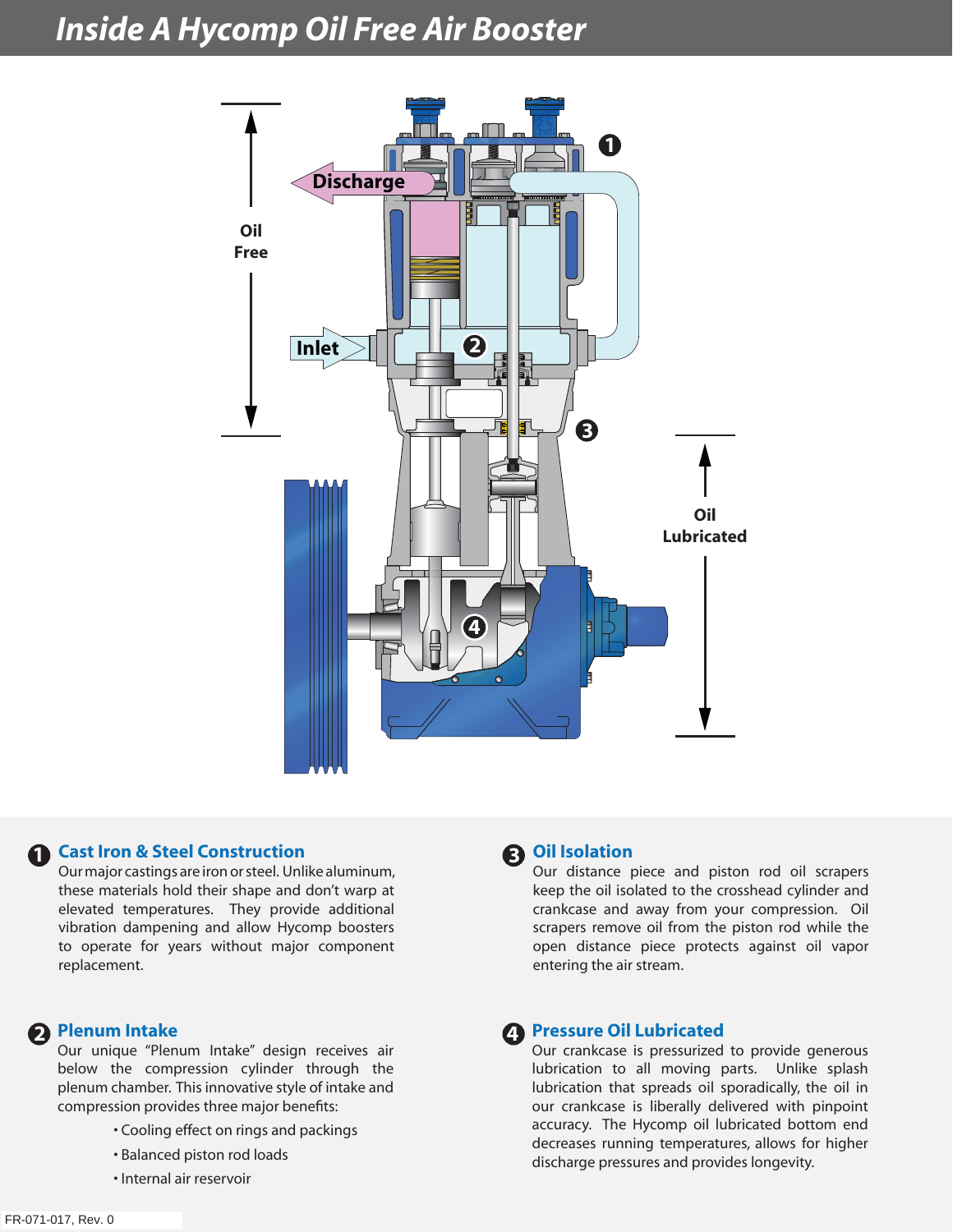# *Why Is Hycomp Your Best Solution?*



#### **Spend Less - Get More**

When combined with your plant air, a Hycomp air booster pays for itself in short order. Because an air booster starts with an elevated inlet pressure, you are using a smaller machine to meet your requirements. This translates to lower installation costs, less energy used, and reduced maintenance. To lower your overhead and increase your profits, trust Hycomp.

#### **Your Schedule - Continuous Duty**

Hycomp air boosters are truly continuous duty. Traditionally continuous duty is defined as: When unload time is less than load time per hour. Our compressors are engineered for slower running speeds to handle 60 minutes per hour, 24 hours a day, 365 days a year of continuous operation. When unplanned downtime is not an option, trust Hycomp.

#### **Custom Build - Standard Price**

Hycomp compressors are completely modular. We offer 2 cooling methods, 9 block sizes, 6 packing arrangements and 20 cylinder sizes. This means we have nearly endless component and material configurations which equates to custom built air boosters without the custom price. For custom solutions and standard pricing, trust Hycomp.

#### **Flexible Engineering - Application Specific**

Hycomp air boosters are uniquely flexible allowing us to meet your needs rather than you changing to meet ours. You are not locked into specific suction or discharge pressures because our modular style of engineering and manufacturing creates nearly endless compression possibilities. When you bring us your problem, trust Hycomp to give you an exact solution.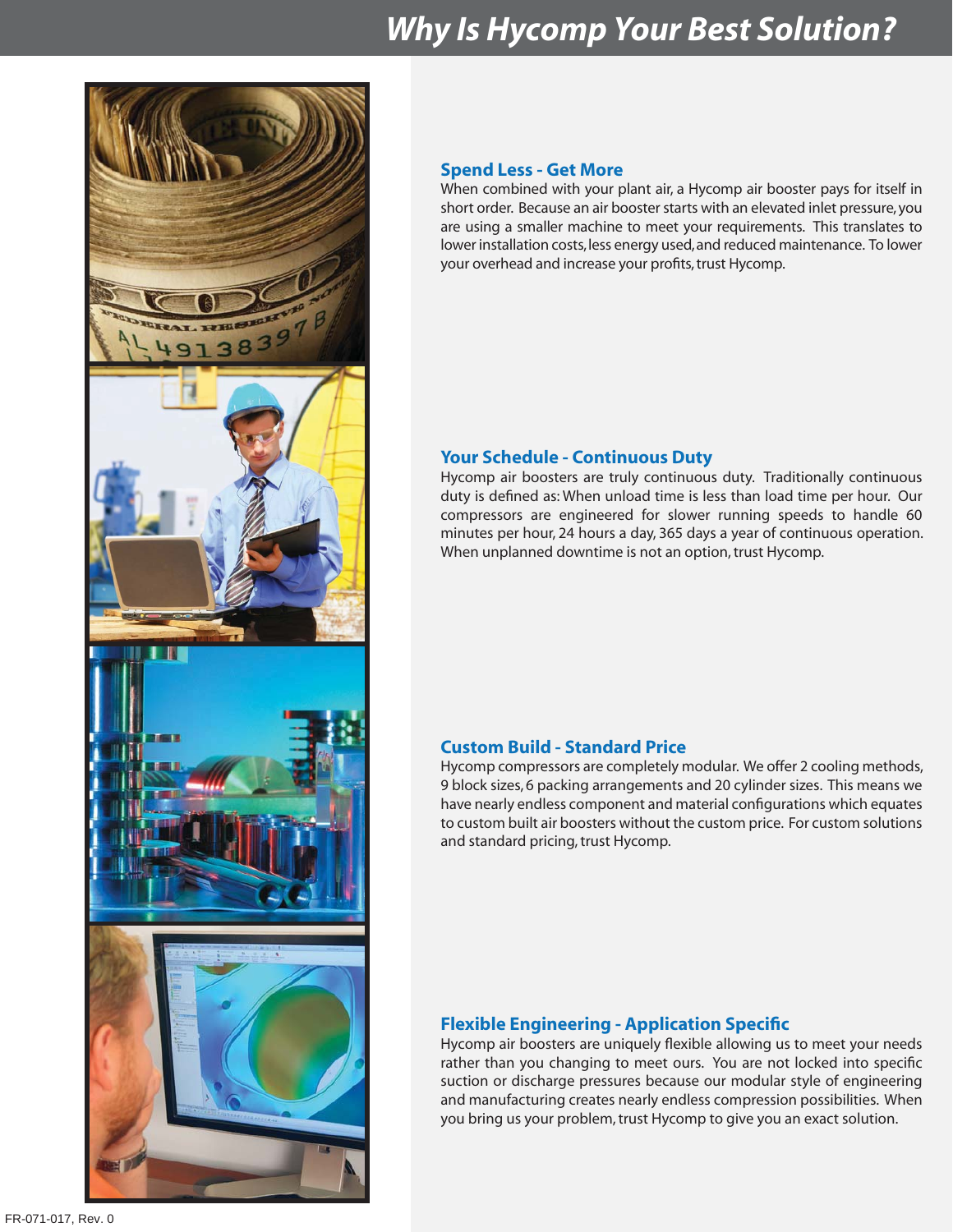# *No Small Details*



#### **Valves:**

Hycomp valve bodies are made from only the highest quality 400 series stainless steels which have been heat treated for hardness and toughness. Our valve plates are machined precipitation hardenable stainless steel or crystallized PEEK, depending upon the pressures and temperatures of the service.

By design, our valve plates are frictionless guided so there is no valve cage wear. The port design of our valves has been refined to provide improved flow efficiency, saving power and decreasing valve impact forces. Our larger valves are dampened, providing additional wear reduction without sacrificing flow efficiency. And of course, all of our valves are removable with minimal effort and rebuildable on site.

#### **Piston Rings:**

Our standard air booster piston ring is a PTFE based material, with bronze, molybdenum disulfide and several proprietary fillers. The bronze provides excellent heat conductance and wear resistance, while the PTFE and moly are natural oil-free lubricants. Our proprietary fillers add to the lubricity of the ring while stabilizing the other fillers against oxidation.

Our angle cut design allows for flexing of the ring end to seal the gap better than butt cut designs, while retaining its strength vs. step cut designs. In smaller cylinders where gap leakage becomes significant, we use a 2-piece 'L' style design that removes the end gap by using an inner and outer ring for sealing.

#### **Rod Packings:**

Piston rod packings prevent air leakage out of the booster, while providing pressure on the underside of the pistons to balance the rod loads. Our tangentially cut segmented packings are free floating and self adjusting for long wear life. The design inherently continues to seal as the packing wears. A pair of packings are pinned together at the proper rotational offset to ensure that the leakpath created by the cuts are sealed.

Unlike chevron type packings, our segmented packings do not need constant adjustment to ensure a tight seal. While they are more difficult to manufacture than a simple chevron shape, our customers agree they are worth the trouble-free service they provide.

#### **Piston Rod Oil Scrapers:**

Oil scrapers perform the essential service of preventing oil from migrating out of the crankcase and into the air stream. Combined with our open distance piece design which allows residual oil vapor to escape the machine, our piston rod oil scrapers provide a leak free seal on our pressure oil lubricated bottom end.

Our segmentally cut scrapers are based on a similar principal to our gas packings, as they continue to adjust as they wear. The sharp edges machined into the brass scraper removes oil from the rods, while the liberal porting allows the oil to flow back into the crankcase. As they are a softer material than the piston rod, the brass scraper wears while the rod does not.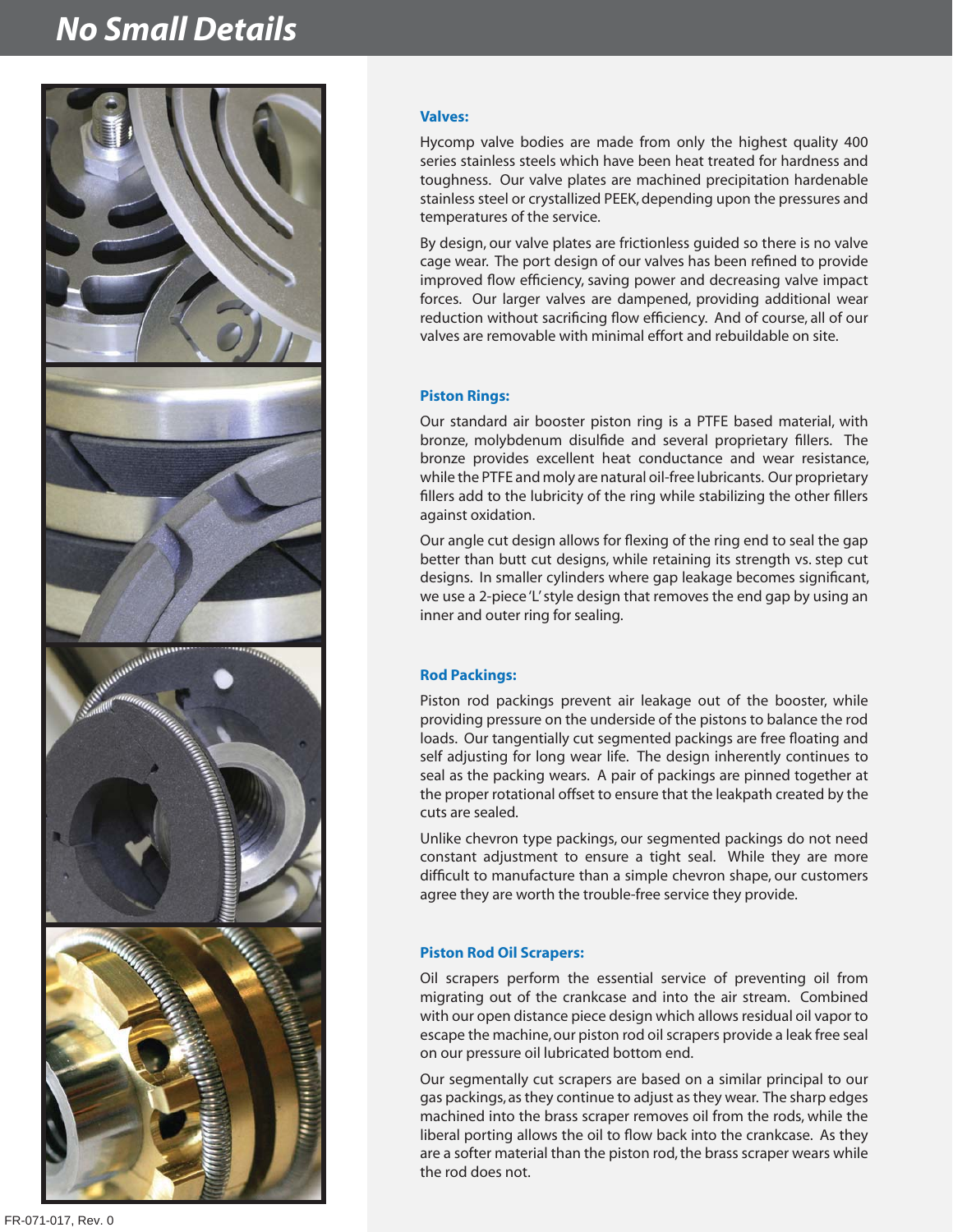# *Continuous Oil Free Air Up To 1500 psig*

|                                       |                 |                                    | A<br>Block     | B<br><b>Block</b>  | C<br><b>Block</b>        | D<br><b>Block</b>        | E<br><b>Block</b>       | F<br><b>Block</b>         | G<br>Block                | H<br><b>Block</b>       | V<br>Block                    |
|---------------------------------------|-----------------|------------------------------------|----------------|--------------------|--------------------------|--------------------------|-------------------------|---------------------------|---------------------------|-------------------------|-------------------------------|
| <b>Stroke</b>                         |                 | in<br>$($ cm $)$                   | 2.5<br>(6.35)  | 2.5<br>(6.35)      | 3<br>(7.62)              | 3.5<br>(8.89)            | 4<br>(10.16)            | 5<br>(12.7)               | $\overline{4}$<br>(10.16) | 5<br>(12.7)             | $\overline{4}$<br>(10.16)     |
|                                       |                 |                                    |                |                    |                          |                          |                         |                           |                           |                         |                               |
| Number of Stages                      |                 |                                    | 1              | 1 or 2             | 1 or 2                   | 1 or 2                   | 1 or 2                  | 1 or 2                    | 1 or 2                    | 1 or 2                  | 1, 2 or 3                     |
| Number of Cylinders                   |                 |                                    | $\mathbf{1}$   | $\overline{2}$     | $\overline{2}$           | $\overline{2}$           | $\overline{2}$          | $\overline{2}$            | $\overline{2}$            | $\overline{2}$          | 4                             |
|                                       |                 |                                    |                |                    |                          |                          |                         |                           |                           |                         |                               |
| Maximum<br>Diameter<br>Bore           | Single<br>Stage | in<br>$($ cm $)$                   | 3<br>(7.6)     | 3<br>(7.6)         | $\overline{4}$<br>(10.2) | $\overline{4}$<br>(10.2) | 5.75<br>(14.6)          | 7.5<br>(19.1)             | 4.5<br>(11.4)             | 5.75<br>(14.6)          | 4.5<br>(11.4)                 |
|                                       | Two<br>Stage    | in<br>( cm )                       | $---$          | 3.5x2<br>(8.9x5.1) | 4.5x2.5<br>(11.4x6.4)    | 6x3.25<br>(15.2x8.3)     | 7.5x4<br>(19.1x10.2)    | 10.56x5.25<br>(26.8x13.3) | 6x3.25<br>(15.2x8.3)      | 7.5x4<br>(19.1x10.2)    | 6x3.25<br>(15.2x8.3)          |
|                                       | Three<br>Stage  | in<br>(cm )                        | $---$          | $---$              | $---$                    | $---$                    | $---$                   | $---$                     | $---$                     | ---                     | 4.5x3.5x2.0<br>(11.4x8.9x5.1) |
|                                       |                 |                                    |                |                    |                          |                          |                         |                           |                           |                         |                               |
| Displacement<br>at 600 RPM<br>Maximum | Single<br>Stage | $f^3$ /min<br>(m <sup>3</sup> /hr) | 6.1<br>(10.4)  | 12.3<br>(20.8)     | 26.2<br>(44.5)           | 38.7<br>(65.6)           | 72.1<br>(122.9)         | 153.4<br>(260.5)          | 44.2<br>(75.0)            | 90.1<br>(153.5)         | 88.4<br>(150.0)               |
|                                       | Two<br>Stage    | $f^3/min$<br>(m <sup>3</sup> /hr)  | $---$          | 8.2<br>(14.2)      | 16.6<br>(28.1)           | 34.4<br>(58.3)           | 61.4<br>(104.2)         | 152.1<br>(258.2)          | 39.3<br>(66.7)            | 76.7<br>(130.2)         | 78.5<br>(133.4)               |
|                                       | Three<br>Stage  | $f^3/min$<br>(m <sup>3</sup> /hr)  | $---$          |                    | $---$                    | $---$                    | $---$                   | ---                       | $---$                     |                         | 44.2<br>(75.0)                |
|                                       |                 |                                    |                |                    |                          |                          |                         |                           |                           |                         |                               |
| Maximum Inlet<br>Pressure             |                 | psig<br>(bar)                      | 250<br>(17.2)  | 165<br>(11.4)      | 165<br>(11.4)            | 150<br>(10.3)            | 150<br>(10.3)           | 140<br>(9.6)              | 150<br>(10.3)             | 150<br>(10.3)           | 150<br>(10.3)                 |
| Maximum<br>Discharge<br>Pressure      |                 | psig<br>(bar)                      | 800<br>(54.7)  | 500<br>(34.2)      | 1250<br>(85.4)           | 750<br>(51.2)            | 750<br>(51.2)           | 1000<br>(68.3)            | 750<br>(51.2)             | 750<br>(51.2)           | 1500<br>(102.5)               |
|                                       |                 |                                    |                |                    |                          |                          |                         |                           |                           |                         |                               |
| Horse Power Range                     |                 | $2 - 7.5$                          | $2 - 7.5$      | $2 - 15$           | $5 - 25$                 | $10 - 40$                | $25 - 75$               | $5 - 20$                  | $10 - 40$                 | $10 - 40$               |                               |
| Minimum RPM                           |                 | 370                                | 370            | 370                | 370                      | 370                      | 370                     | 370                       | 370                       | 370                     |                               |
| <b>Maximum RPM</b>                    |                 | 900                                | 900            | 900                | 900                      | 900                      | 850                     | 900                       | 900                       | 900                     |                               |
| <b>Cooling Method</b>                 |                 | Air                                | Air/Water      | Air/Water          | Air/Water                | Air/Water                | Air/Water               | Air/Water                 | Air/Water                 | Air                     |                               |
| <b>Lubrication Method</b>             |                 |                                    | Splash         | Pressure           | Pressure                 | Pressure                 | Pressure                | Pressure                  | Pressure                  | Pressure                | Pressure                      |
|                                       |                 |                                    |                |                    |                          |                          |                         |                           |                           |                         |                               |
| Oil<br>Capacity                       |                 | qt<br>$($ $\dot{t}$ )              | 0.88<br>(0.83) | 1.5<br>(1.4)       | $\overline{2}$<br>(1.9)  | 6<br>(5.7)               | $\overline{7}$<br>(6.6) | 10<br>(9.5)               | 6<br>(5.7)                | $\overline{7}$<br>(6.6) | $\overline{7}$<br>(6.6)       |
| Approx.<br>Shipping<br>Weight $\star$ |                 | Ibs<br>(kg)                        | 330<br>(149.7) | 420<br>(190.5)     | 375<br>(306.2)           | 985<br>(446.8)           | 1540<br>(698.5)         | 2550<br>(1156.7)          | 985<br>(446.8)            | 1540<br>(698.5)         | 2325<br>(1054.6)              |

**★ Skid Mounted Air Booster with Motor** 

|                |   | Dimensions: in (cm) |              |              |  |  |  |  |  |
|----------------|---|---------------------|--------------|--------------|--|--|--|--|--|
|                |   |                     | W            | Н            |  |  |  |  |  |
| ock Sizes<br>ᄒ | Α | 35.0 (88.9)         | 21.0(53.3)   | 38.8 (95.6)  |  |  |  |  |  |
|                | B | 37.0 (94.0)         | 23.0 (58.4)  | 39.4 (100.1) |  |  |  |  |  |
|                | C | 41.0 (104.1)        | 25.3(64.3)   | 45.2 (114.8) |  |  |  |  |  |
|                | D | 48.3 (122.7)        | 29.5 (74.9)  | 53.0 (134.6) |  |  |  |  |  |
|                | E | 50.1 (127.3)        | 37.1 (94.2)  | 55.0 (139.7) |  |  |  |  |  |
|                | F | 61.5(156.2)         | 42.6 (108.2) | 66.2 (168.1) |  |  |  |  |  |
|                | G | 48.3 (122.7)        | 29.5 (74.9)  | 53.0 (134.6) |  |  |  |  |  |
|                | Н | 50.1 (127.3)        | 37.1 (94.2)  | 58.0 (147.3) |  |  |  |  |  |
|                |   | 70.4 (178.8)        | 37.1 (94.2)  | 60.1 (152.7) |  |  |  |  |  |